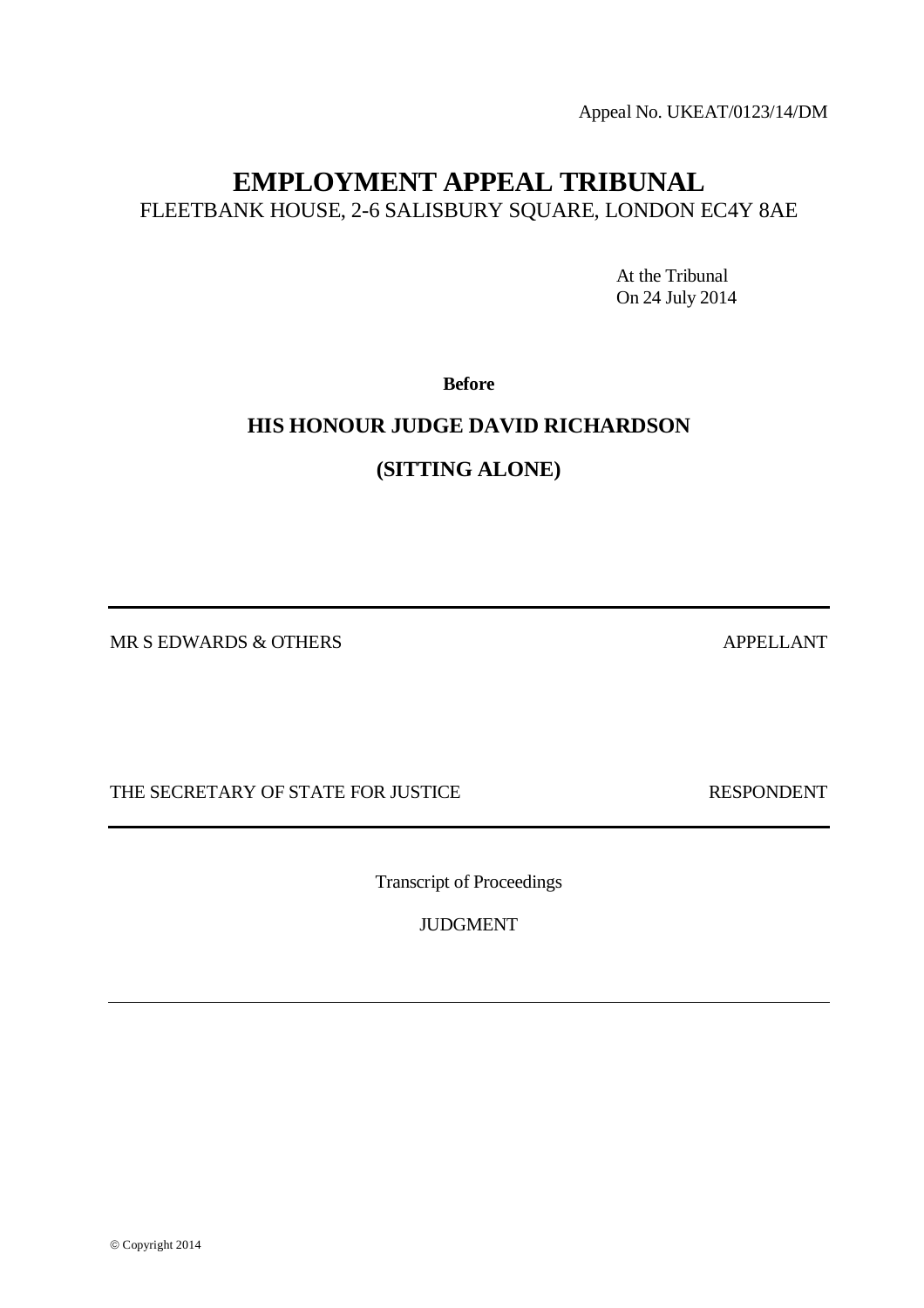## **APPEARANCES**

For the Appellants MR DAVID CUNNINGTON (of Counsel) Instructed by: Thompsons Solicitors 18 Lawford Street Old Market Bristol BS2 0DZ

## For the Respondent MISS SARAH HORNBLOWER (of Counsel)

Instructed by: The Treasury Solicitors One Kemble Street London WC2B 4TS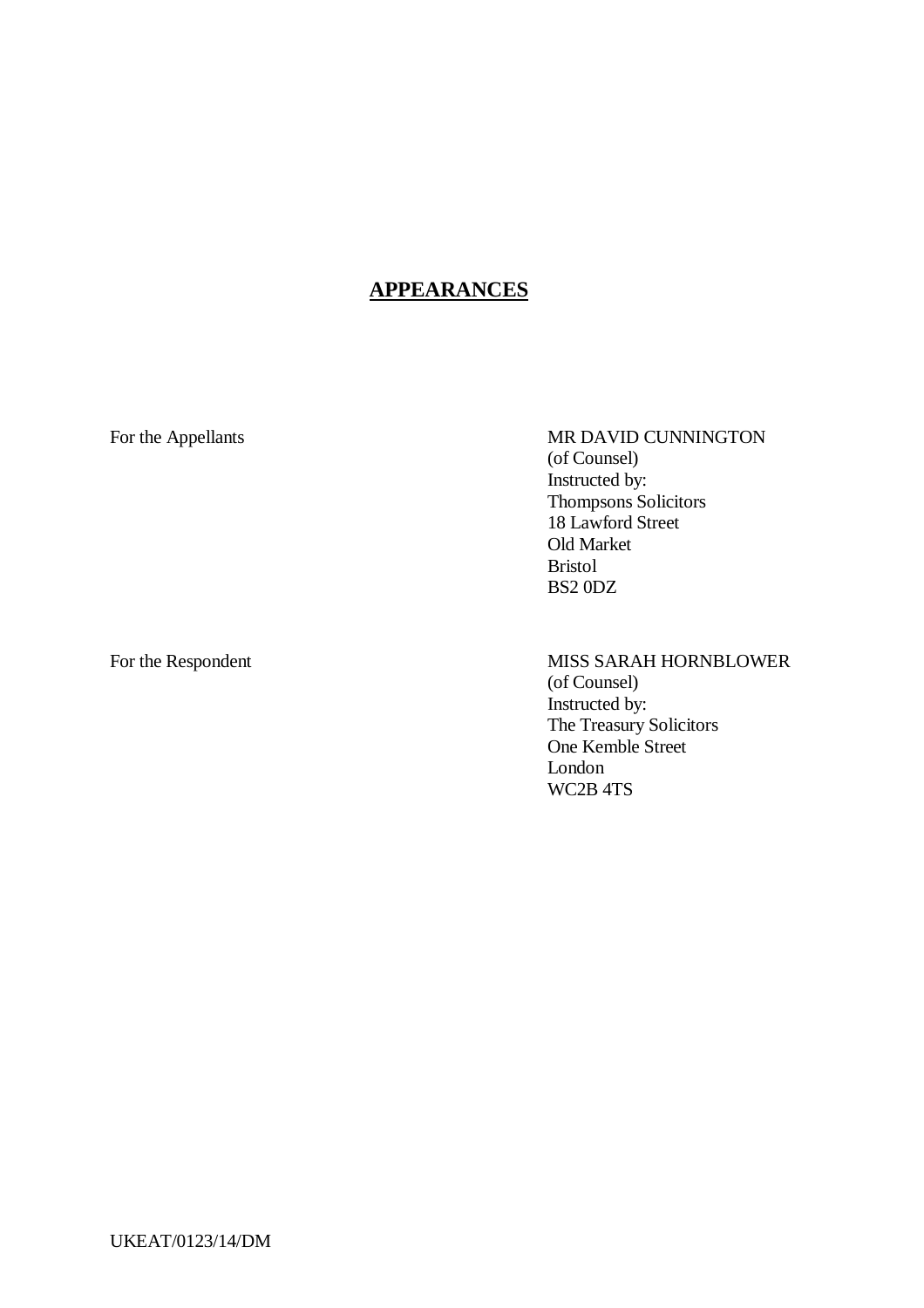## **SUMMARY**

## **UNLAWFUL DEDUCTION FROM WAGES**

The Claimants declined to be taken to work at HMP Dartmoor on a road which had been closed following snowfall. On the question whether the Claimants reasonably believed that there were circumstances of danger which were serious and imminent, (section 44(1)(d) and (e) of the Employment Rights Act 1996), the Employment Judge (1) did not resolve an important issue of fact as to whether the Claimants were told that the police had sanctioned use of Prison 4x4 vehicles, (2) did not address the beliefs of the Claimants individually, notwithstanding that some Claimants gave specific evidence as to their beliefs and the reasons for them which required to be addressed and (3) reasoned erroneously that since some colleagues had travelled without difficulty or danger it did not "lie in the mouths" of others to hold a reasonable belief in serious and imminent danger. In these respects the Employment Judge did not deal sufficiently with the issues in the case, and gave reasons which were not Meek compliant.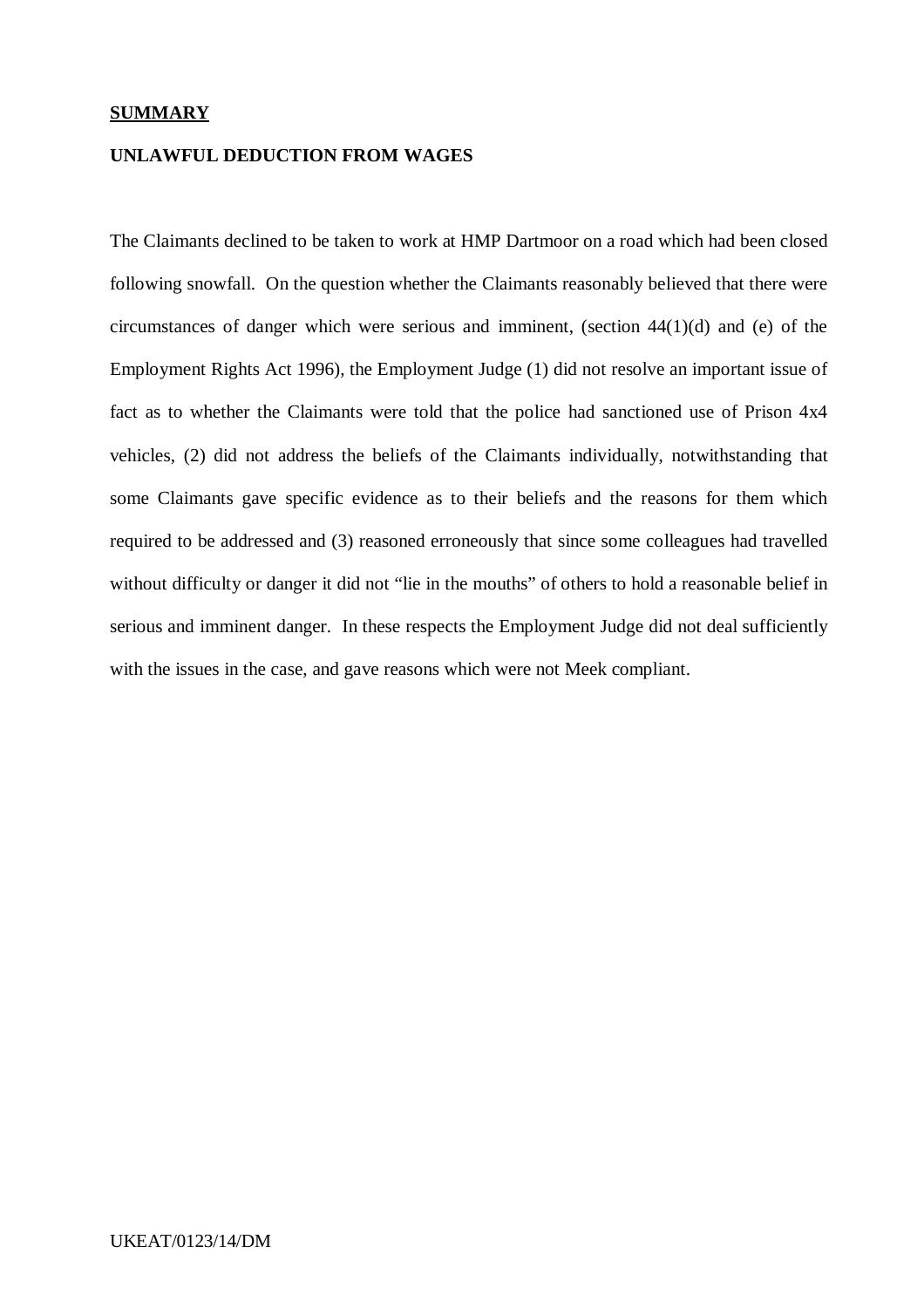## **HIS HONOUR JUDGE DAVID RICHARDSON**

1. This is an appeal by eight prison officers at HMP Dartmoor against a Judgment of Employment Judge Hollow, sitting in Exeter, dated 13 November 2013. By his Judgment the Employment Judge dismissed claims which they had brought against the Secretary of State for Justice. The Respondent had refused to pay them a day's wages in respect of 18 January 2013. The Claimants claimed that they had suffered a detriment in breach of their rights under section 44 of the **Employment Rights Act 1996**, which is concerned with matters of health and safety, and that they had suffered an unlawful deduction from their wages.

## **The background facts**

2. HMP Dartmoor is situated near Princetown high on Dartmoor. Most staff drive in from some distance away. For staff coming from the Plymouth direction the road to the prison starts at the Yelverton roundabout. It is high, bleak and exposed. Like other roads leading to the prison, it is liable to be affected by snow or fog.

3. For this reason the prison had an adverse weather assessment checklist to help it make a proper assessment of risk and safety. The first thing was to check with the Plymouth Police Control Centre which roads were open. The next thing, if a road was closed, was to check with the police whether they had given permission for prison vehicles as an essential service user to collect staff from or return them to designated pick-up points. The next thing was to check whether the police recommended a 4x4 vehicle or all vehicles. If so, the final steps were to decide which vehicles would be used and identify the nominated driver.

#### UKEAT/0123/14/DM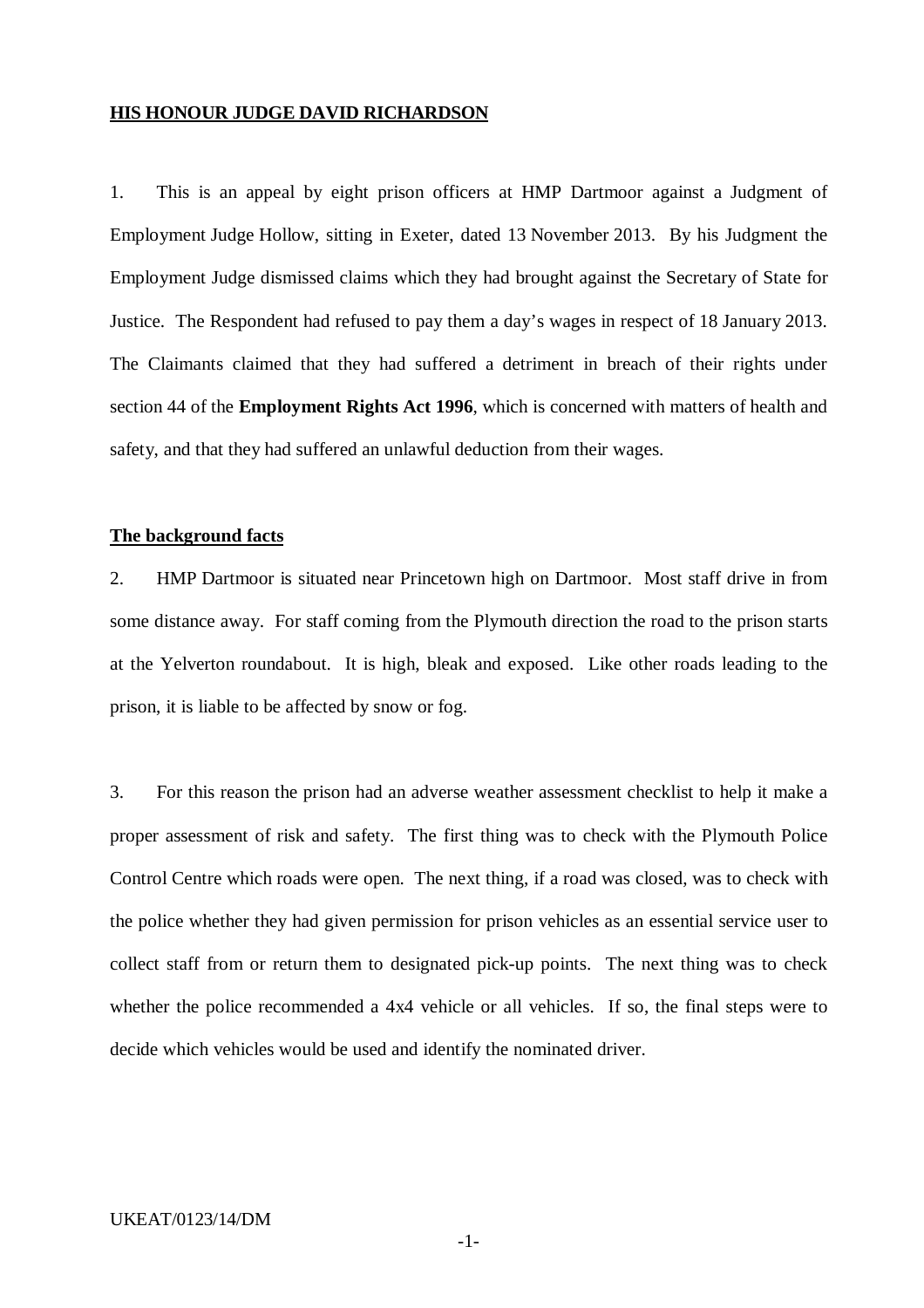4. Prison officers were not aware of the terms of the risk assessment. They were, however, aware of they should do if there was adverse weather. The procedure was set out in the Governor's order No.67/2012. Staff would be advised whether the roads to the prison were passable or impassable and if the transport service was operating. If the transport service was operating staff would be instructed to report to a pick-up point. In the case of officers coming from the Plymouth side, it would be Morrisons' car park in Tavistock. It was plainly intended that they should be collected by the transport service. The order said:

> **"Provided that staff remain there for 3 hours after the starting time of their scheduled duty (unless collected earlier, or given further instructions), they will be credited with the hours they were scheduled to work on that day."**

5. The Claimants were members of staff coming from the Plymouth direction. Their shift was due to start at 8am. Weather conditions were adverse. There had been snow and warnings of snow. When they received the Yelverton roundabout, they were confronted with a "road closed" sign on the road to the prison. They went to the Morrisons car park. By 8am there were 50 officers there. On that morning one officer, Mr Collins, already had a prison 4x4 vehicle at home. He collected some staff from the car park quite early in the morning and went to the prison. Other 4x4 vehicles were sent down from the prison including a minibus.

6. Most prison officers went to the prison in those vehicles, but a total of 13 refused to do so. They went to and stayed in the coffee shop at Morrisons. There were discussions between them and governors and others. They waited until 11am and went home. The "road closed" sign was still there throughout this time. The 4x4 vehicles had passed it and used the road when the sign said it was closed.

#### UKEAT/0123/14/DM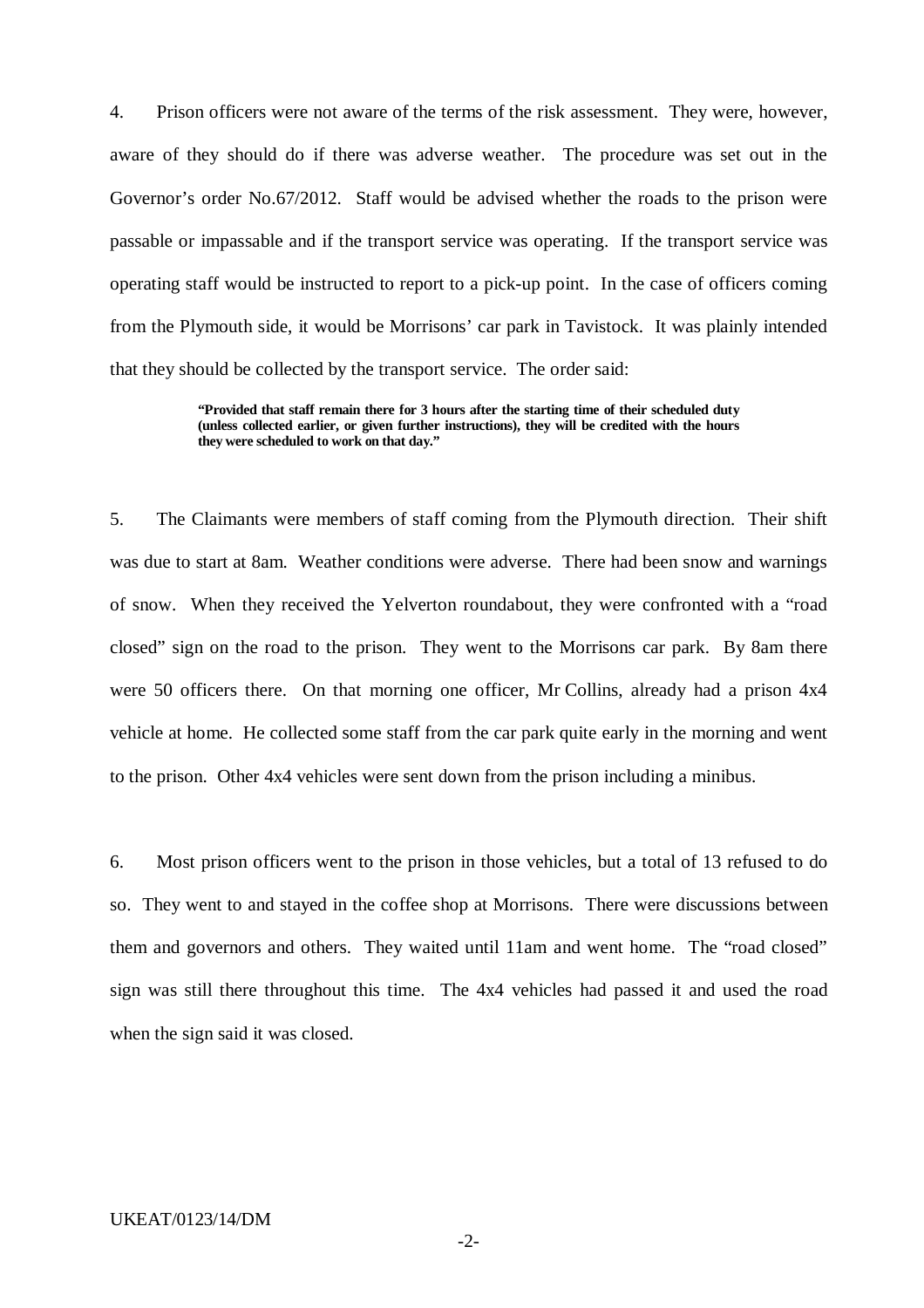7. The Respondent refused to pay those prison officers who had declined to be transported to the prison in the 4x4 vehicles. It is, I think, plain that the Respondent's refusal was because they would not go to work in the prison. It was not simply because they complained.

### **Some Evidential Points**

8. Before I turn to the Employment Judge's Reasons, it is convenient to mention some evidential points which are relevant to the Grounds of Appeal.

9. The first relates to enquiries made by the prison before using the road that morning. The Employment Judge thought that an enquiry had been made by the Night Duty Officer, Mr Bolton. He said:

> **"He kept in touch with the Devon and Cornwall Police and a few minutes before 9am on 18th January he telephoned the Police control room at Exeter to ask if it was alright for the prison to use their own 4x4 vehicles as the roads had been closed by the Highways Authority. According to the note made on the Police control room log, he was advised that they had checked with the Highways Authority and that they could proceed with caution since, curiously, the note said that the road had only been closed due to snow."**

10. It is common ground before me that the Employment Judge was wrong to find that Mr Bolton made this telephone call. There was, however, evidence that such a telephone was made by Mr Mountford, a prison governor, and was to the effect stated by the Employment Judge in his Reasons.

11. The second relates to evidence given by individual Claimants. Some gave evidence which was more specific than others about what they were told when they decided whether to use the prison transport on the closed road. Mr Kevin May, for example, told a governor that he was not happy to travel on the road while it was closed. He said:

> **"8. To clarify the condition of the road at approximately 1000 hrs, I contacted the Devon Highways Agency by phone. I got put through to Phil Virgin their control room who confirmed to me that the road was still closed. I asked Phil Virgin what the legal position was**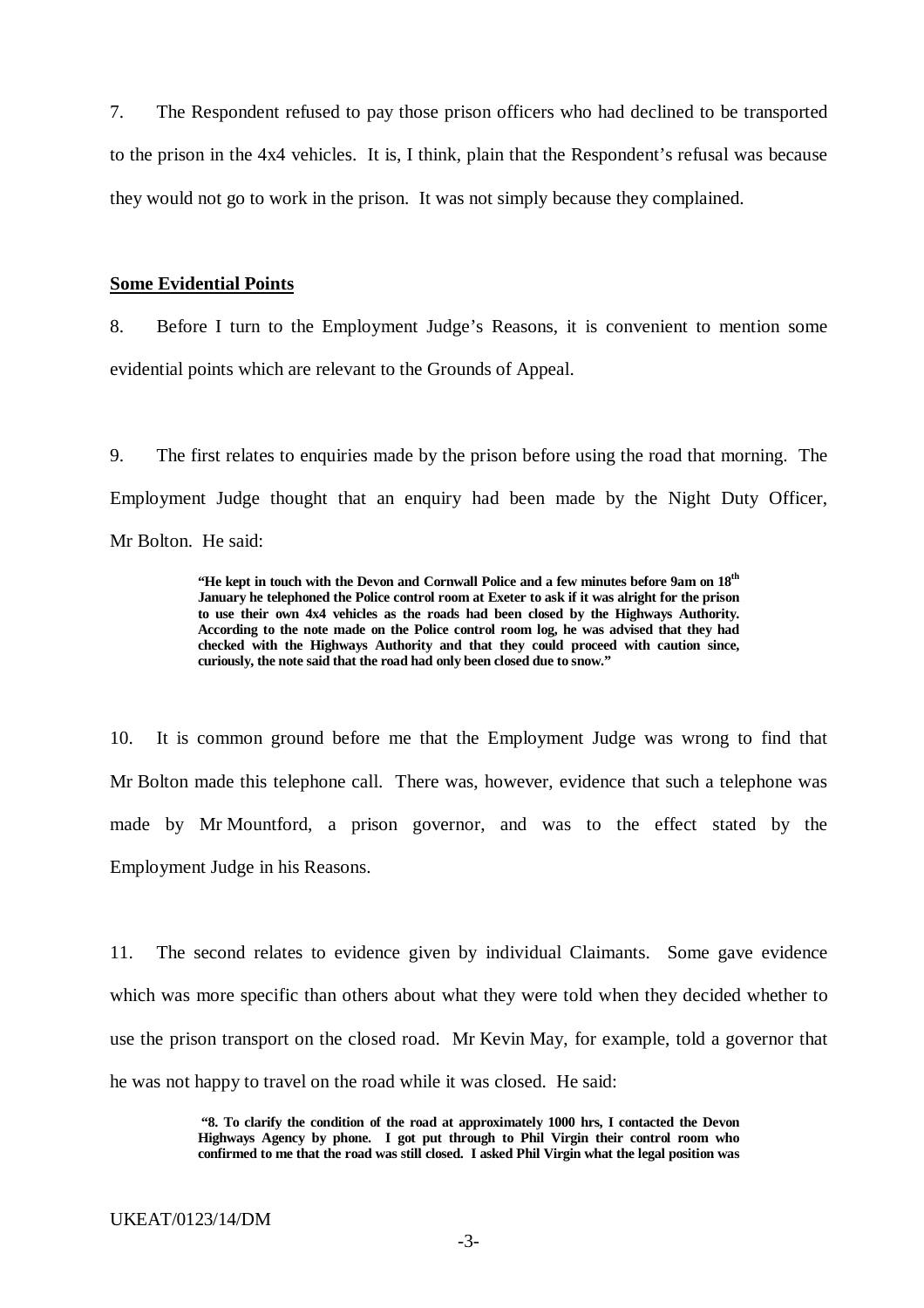**for driving on a road that was closed. He said he would find out and call me back; he took my telephone number.**

**9. At approximately 1040 hrs, Phil Virgin called me back stating that he had spoken to the Police and they told him that driving on a closed road is an offence and that I could be charged with 'not driving to the road conditions'. I took the opportunity to ask him again about the road and he said that the road was still officially closed and would probably remain so for another couple of hours at least.**

**...**

**12. My decision not to travel on a road that had been closed by the Devon Highways Agency, was based on the following:**

**a. the road was closed;**

**b. all indications were that the road was not fit for use;**

**c. having spoken to the control room and hearing that the Prison 4x4 vehicle 'nearly came off the road';**

**d. having spoken to the driver of that vehicle who told me that another 4x4 vehicle was in fact 'in the ditch' after coming off the road.**

**e. having listened to Radio Devon state that many accidents had already occurred, including at least 3 lorries that had jack-knifed, on better roads than the one I had to travel on; and**

**f. being informed that driving on a closed road is an offence and if I did so I could be charged with 'not driving to the road conditions'."**

#### 12. Miss Sarah Bolton said:

**"5. At about 1020 hours, OSG Fitch arrived at the meeting point from the prison. I asked him what the road was like and he said 'not good at all'.**

**6. At 1035 hours, PO Branley arrived at the meeting point in his own vehicle and stated he had been called in from home. PO Branley asked me if I was willing to use the vehicles as the next one to arrive was going to be the last one. I responded by telling him I would be more than willing to use the transport as soon as the roads were officially opened and it was safe to do so.**

**7. At 1045 hours, OSG Allen arrived from the prison and stated in front of all the staff, including PO Branley, that the road closed sign was still up and that he had found it quite concerning and that the road was really bad. In spite of this information Mr Branley asked me if I was willing to travel in the vehicle. Officer Cummings asked Mr Branley if the road was now open and he replied that it was still closed. I again reiterated my position to Mr Branley. Mr Branley left in the last vehicle."**

#### 13. Mrs Christine Smaldon said:

**"15. Shortly after this at approximately 1040 hrs OSG Simon Allen arrived at Morrisons to pick up Governor Branley. Simon was asked whether or not the road was closed and he confirmed that the closure signs were still in place, and the driving conditions were very difficult. It became apparent at this time that Governor Branley had been called in from home to help staff the jail and he confirmed that he was on the way to the jail at that time."**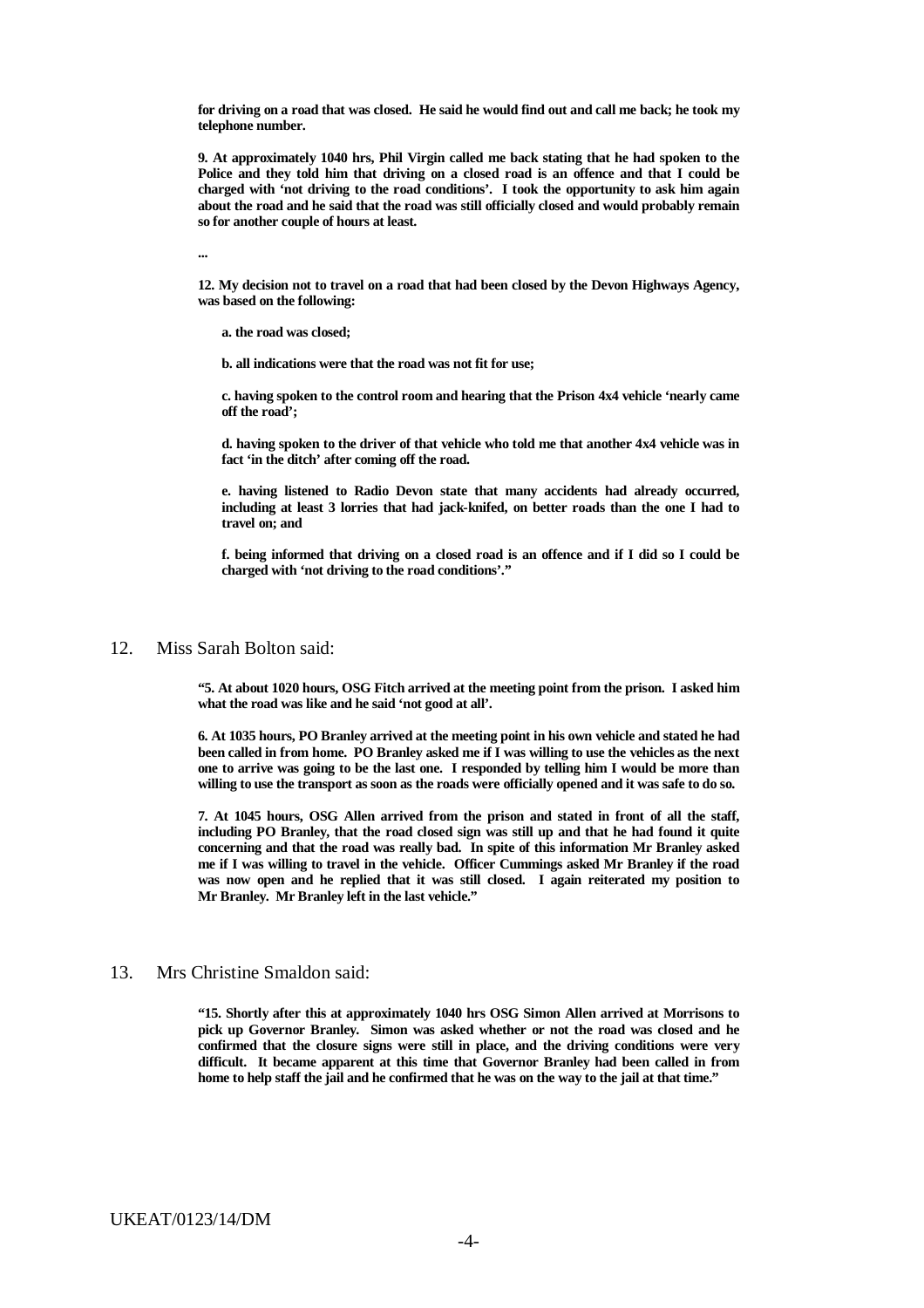14. The third point relates to what the Claimants were told about the road closure. It has been explained to me by both Counsel that there was a significant issue on this question, the subject of both evidence and argument before the Employment Judge. For the Respondent, it was said that Governor Phillips had expressly informed at least some of the Claimants, not only that the Highway Authority or agency regarded the closure as "advisory only", but also that the police had specifically authorised the prison vehicles to travel over the road. The Claimants deny this. Some Claimants accepted in their witness statement that they had heard statements by Governor Phillips to the effect that the road signs were advisory only. None accepted that they had been told that the police had been consulted and sanctioned the use of the prison vehicles to drive over the road.

### **The Statutory Provisions**

15. Section 44 of the **Employment Rights Act 1996**, so far as relevant, provides as follows:

**"(1) An employee has the right not to be subjected to any detriment by any act, or deliberate failure to act, by his employer done on the ground that –**

**...**

**(c) being an employee at a place where –**

**(i) there was no such representative or safety committee, or**

**(ii) there was such a representative or safety committee but it was not reasonably practicable to raise the matter by those means,**

**he brought to his employer's attention, by reasonable means, circumstances connected with his work which he reasonably believed were harmful or potentially harmful to health and safety,**

**(d) in circumstances of danger which the employee reasonably believed to be serious and imminent and which he could not reasonably have been expected to avert, he left (or proposed to leave) or (while the danger persisted) refused to return to his place of work or any dangerous part of his place of work, or** 

**(e) in circumstances of danger which the employee reasonably believed to be serious and imminent, he took (or proposed to take) appropriate steps to protect himself or other persons from the danger.**

**(2) For the purposes of subsection (1)(e) whether steps which an employee took (or proposed to take) were appropriate is to be judged by reference to all the circumstances including, in particular, his knowledge and the facilities and advice available to him at the time."**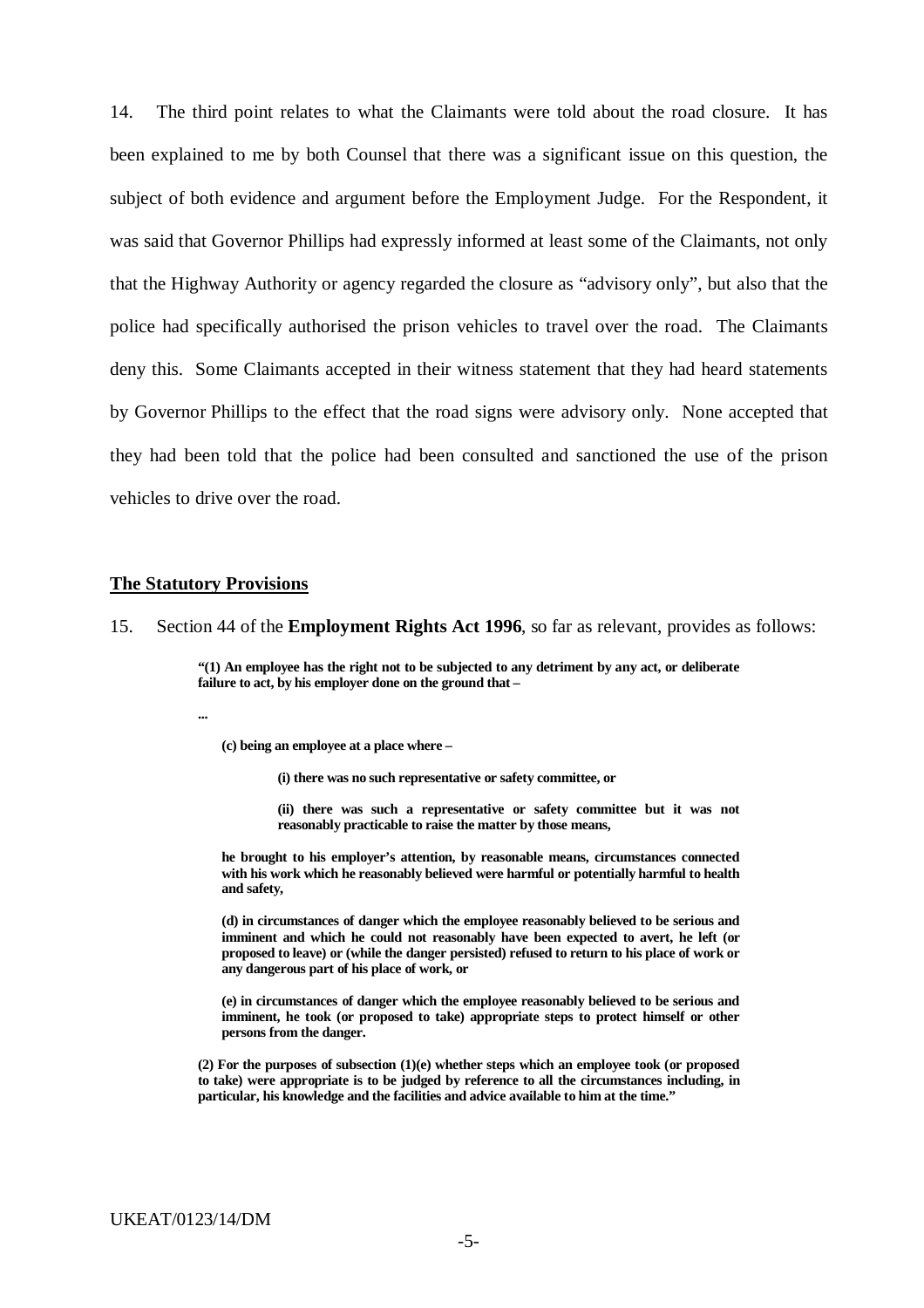16. The provisions were, at least in part, intended to implement provisions within the Framework Health and Safety Directive, 89/391/EEC (see, in particular, Articles 8.4, 8.5 and 11.4 of the Directive). In certain respects, the provisions of the Act are more favourable to employees than the provisions of the Directive. Taking section 44(1)(e) as an example, the equivalent provision in the Directive applies only where the immediate superior responsible cannot be contacted and only where there is serious and imminent danger to safety. The reference to "reasonable belief" in serious and imminent danger to safety is not found in the Directive.

17. The right not to suffer unauthorised deductions is found in section 13 of the **Employment Rights Act 1996**. Nothing turns, for the purposes of this appeal, on the precise terms of the legislation. It is common ground that if the Claimants were entitled to be paid for the day in question, they suffered an unauthorised deduction which they were entitled to recover.

## **The Employment Judge's Reasons**

18. The Employment Judge heard the case over three days in November 2013. He heard numerous witnesses including the eight Claimants and three members of the Prison Governors team. He did not reserve Judgment. He gave his reasons orally on the third day.

19. In paragraph 6 of his Reasons the Employment Judge recited the provisions of section 44, to which I have referred, and continued as follows:

> **"... I must be satisfied that each of these claims had a reasonable belief that there were circumstances of danger which were believed to be serious and imminent under paragraph (d) and paragraph (e) or which he reasonably believed were harmful or potentially so to health and safety under paragraph (c). Whether or not that belief was factually well founded is not directly in point. What I have to be satisfied of is that each of these claimants had that reasonable belief. What I may consider to be the reasonableness or otherwise of the professed belief may assist me in deciding whether the belief was held and was reasonable. I remind myself that it does not necessarily follow that because one employee has that belief the next employee must necessarily share it; the claimants have to be considered individually."**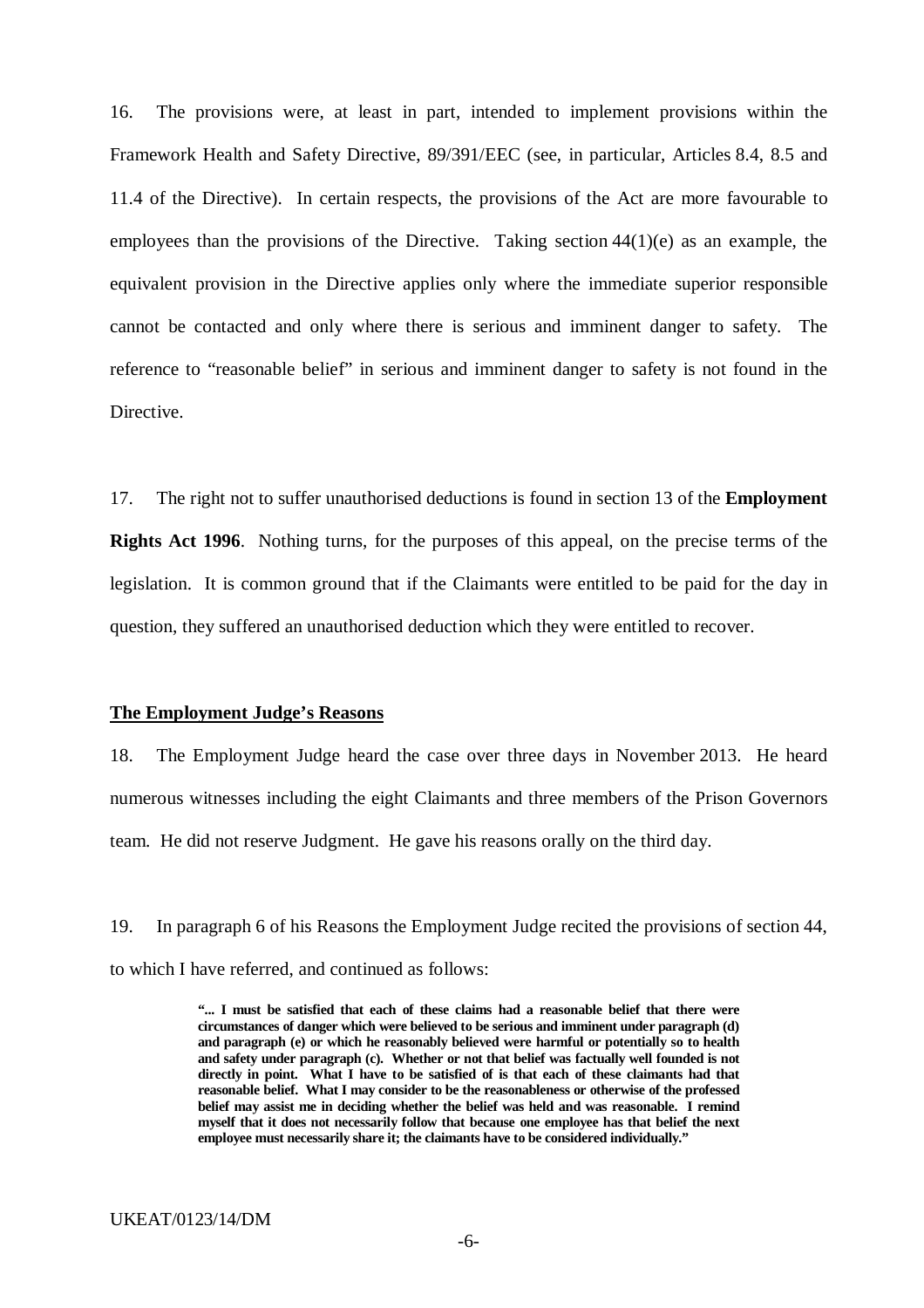#### 20. In paragraph 7 of his Reasons the Employment Judge said the following:

**"The claim under s.13, colloquially called a 'Wages Act claim', is to be approached differently. Under the terms of a contract of employment it is implicit that an employee must make himself available and attend for work in return for which he will be paid his wages. Circumstances may differ if the employee is prevented through no fault of his own, such as an accident or seriously adverse weather conditions, from attending, but is clear from the case of**  *Burns v Santander* **that if an employee declines to work without any such supervening condition and that it is an available circumstance he is not entitled to be paid for the time that he is absent from work."**

21. The Employment Judge noted, in paragraph 12 of his Reasons, that the Claimants had been concerned about the lack of insurance and the scope of Crown indemnity if they travelled in a vehicle on a closed road. He said this was not directly relevant. He said his task was to decide:

> **"...whether or not the claimants had a reasonable belief that there were circumstances of danger which were serious or imminent for whichever paragraph of s.44 might be under consideration."**

22. In paragraph 13 of his Reasons he said that his was the crucial issue. He rejected, in that paragraph, a contention that the Claimants' actions were an attempt to put pressure on the prison authorities to provide overnight accommodation near the prison.

23. The Employment Judge stated his reasons on the question of reasonable belief in paragraph 14. He dismissed the claim of one Claimant, Mr Smaldon, who had not been present and had not given oral evidence. He dealt with all the other Claimants together in the following terms:

> **"14. ... What of the remaining claimants? It does seem to me that a significant factor in this case is that, whilst the claimants indicated that they were not prepared to travel on the 4x4 vehicles, they nevertheless sat in the cafeteria and all have told me that they saw their colleagues being taken in the prison transport and there was never any suggestion that any of them had been involved in any untoward incident or accident on the journey. I bear in mind that it is not exactly known but it seems to be a significant number of people that were able to make the journey to the prison in prison 4x4 transport. That sheds considerable light on the issue as to whether the claimants, and each of them, had a reasonable belief that there were circumstances of danger which were seriously imminent for the purposes of s.44. Although as I indicated earlier each claimant is entitled to be considered separately, I see no distinction to be drawn between any of them for this purpose. I do not suggest that the road which has some snow on it is not more dangerous to some degree that a road which is entirely clear but it seems to me that it does not lie in the mouths of the claimants to say that they had a reasonable belief that the circumstances were so dangerous when a very significant number of their colleagues had made the very same journey that they had been asked to undertake and had**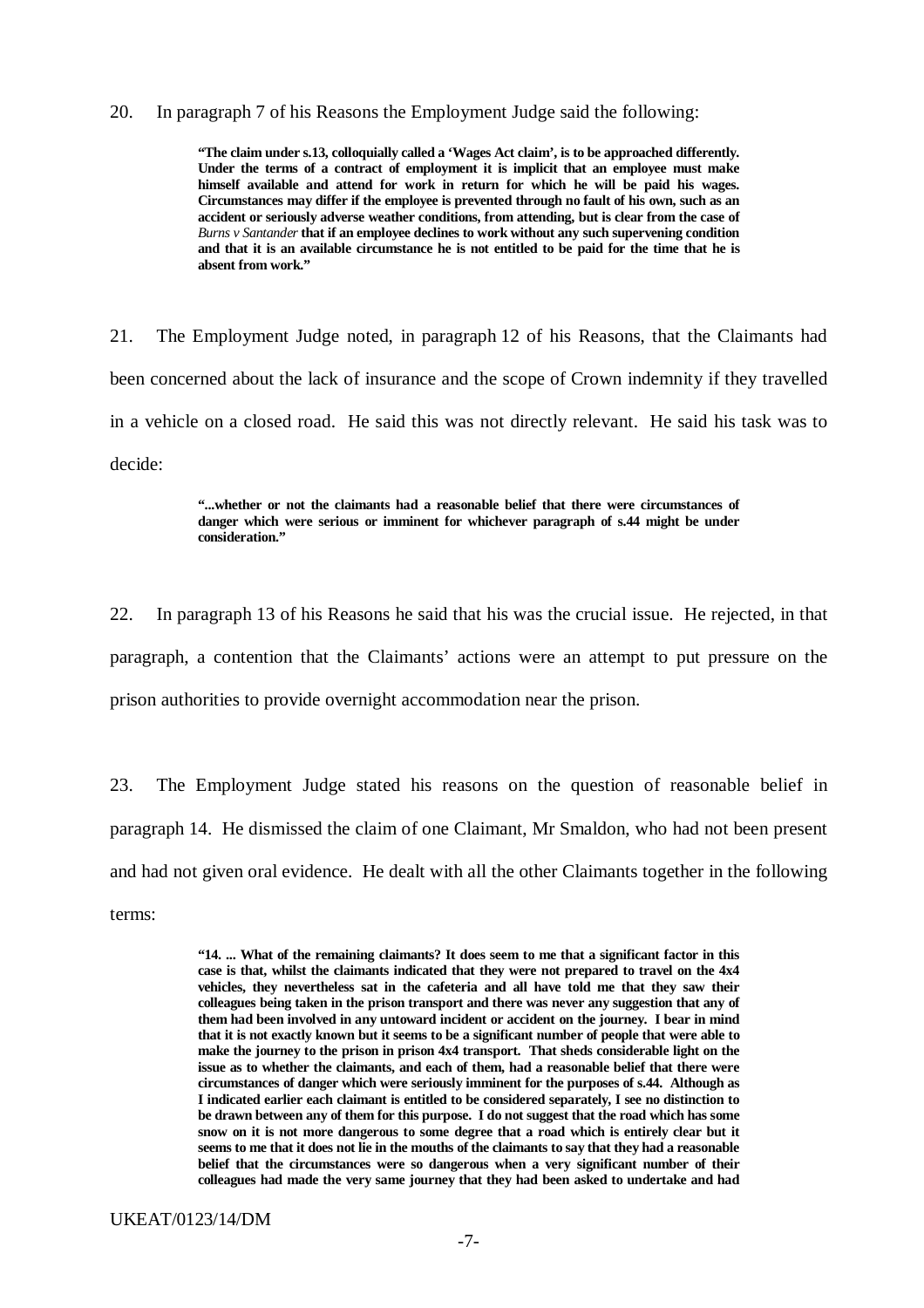**done so without difficulty or danger. I do not find that the claimants or any of them had a reasonable belief that the circumstances were serious or dangerous or certainly that that belief did not persist up until 11 o'clock when they all left Morrisons to go home."**

#### 24. As to the unlawful deduction claim, he said:

**"The claims under s.44 fail. It must follow in my judgment since the claimants did not in my judgment have a reasonable belief that there were circumstances of danger they were voluntarily refraining from going to work and it must therefore follow that the claim under s.13 must also fail."**

25. The Employment Judge did not, in his Reasons, make any findings about what the Claimants were told concerning the road closure. Nor did he make any findings about what the Claimants were told concerning conditions on the road. The statement that the Claimants' colleagues had done the journey "without difficulty or danger" does not rest on any earlier finding in his Reasons.

### **Submissions**

26. On behalf of the Claimants, Mr David Cunnington's submissions can, I think, be summarised as follows. (1) The Employment Judge's error concerning Mr Bolton was a significant one, impinging on the question whether the Claimants were ever told that there was an authorisation from the police to use the road. (2) There is in any event no finding that the Claimants were ever told about any authorisation from the police notwithstanding that this was a significant issue at the hearing. (3) The Employment Judge accepted that the belief of the Claimants was genuine. He was obliged to approach the question of the Claimants' reasonable belief on the basis that they reasonably believed that the road had been closed by a statutory agency responsible for road safety without any assurance that the police had authorised the use of the road and without any assurance as to the existence of any safe system of risk assessment. (4) The Employment Judge failed to consider the reasonable belief of the Claimants individually notwithstanding his correct self-direction in paragraph 6 of his Reasons. He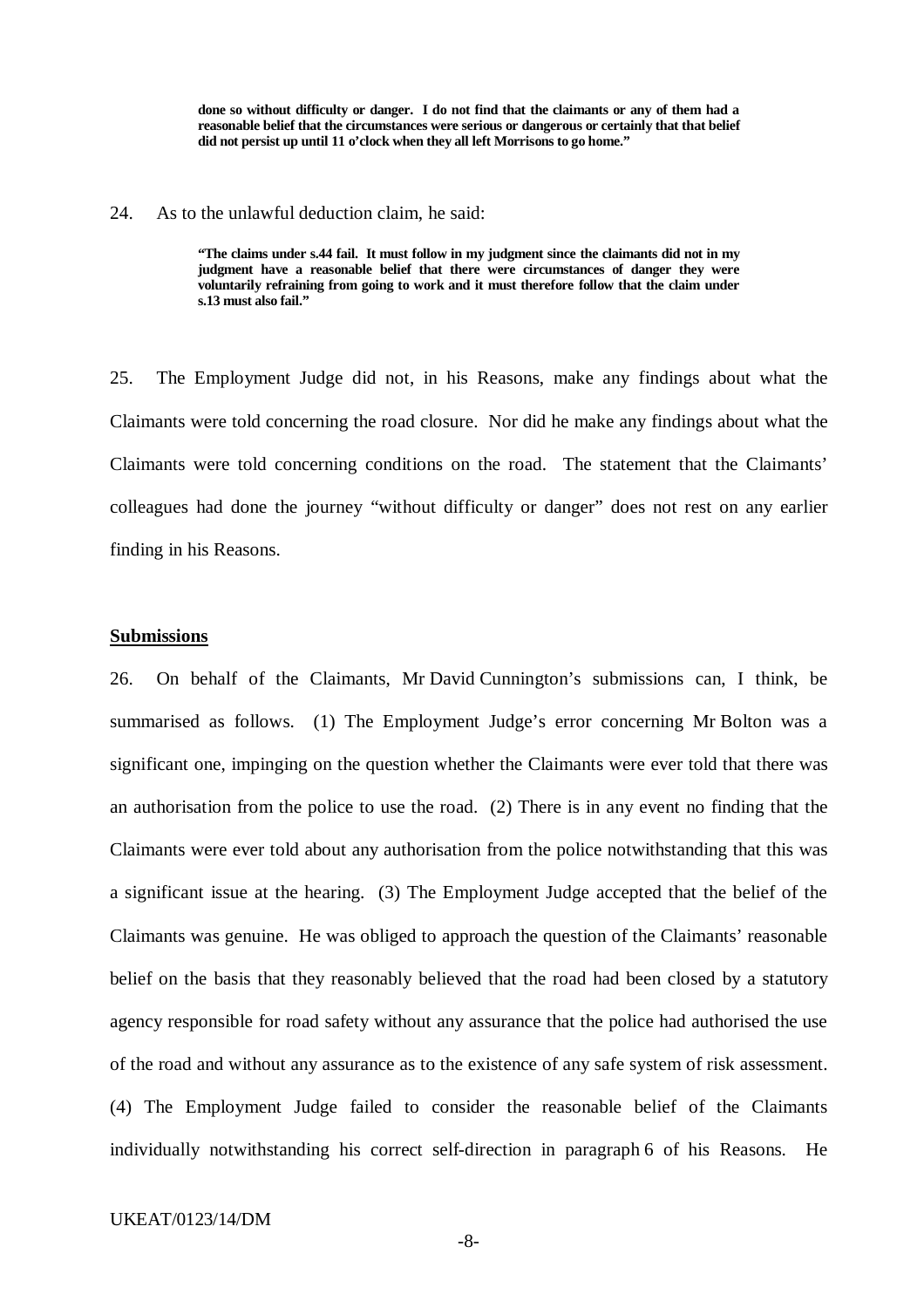therefore made no findings about, and failed to address the reasons given by the Claimants sufficiently. He omitted to address, for example, the specific reasons given by Mr May, Mrs Bolton and Mrs Smaldon. It was not sufficient simply to say that others had travelled the route without danger or difficulty. (5) The Employment Judge was required to address the reasons given by the Claimants; in the result he reached a decision which was insufficiently reasoned in that it did not deal or deal adequately with the issues between the parties, or it was a perverse decision. (6) The Employment Judge's reasoning in relation to section 13 of the **Employment Rights Act** was in error. Since the Claimants had attended Morrisons in obedience to their contract, they were entitled to be paid from 8am in accordance with the Governor's order.

27. On behalf of the Respondent Miss Sarah Hornblower's submissions in answer may be summarised as follows. (1) The error as to the identity of the person who contacted the police was immaterial. (2) It is true that the Employment Judge did not expressly resolve the issue concerning what the Claimants were told, but it is to be inferred from the Employment Judge's Reasons that he must have accepted Governor Phillips' account. (3) The Employment Judge did not accept that the belief of the Claimants was genuine. He concluded that they did not hold to the belief at all. His reasons were in any event sufficient to address the issues before him; (4) the Employment Judge stated plainly that he considered each Claimant individually. Their evidence was factually similar. He was not required to draw any distinction between them. They could be treated as a group. (5) The Employment Judge's conclusions cannot be described as insufficiently reasoned or perverse; (6) The Claimants were not entitled to be paid when they were not willing to go to the prison to work.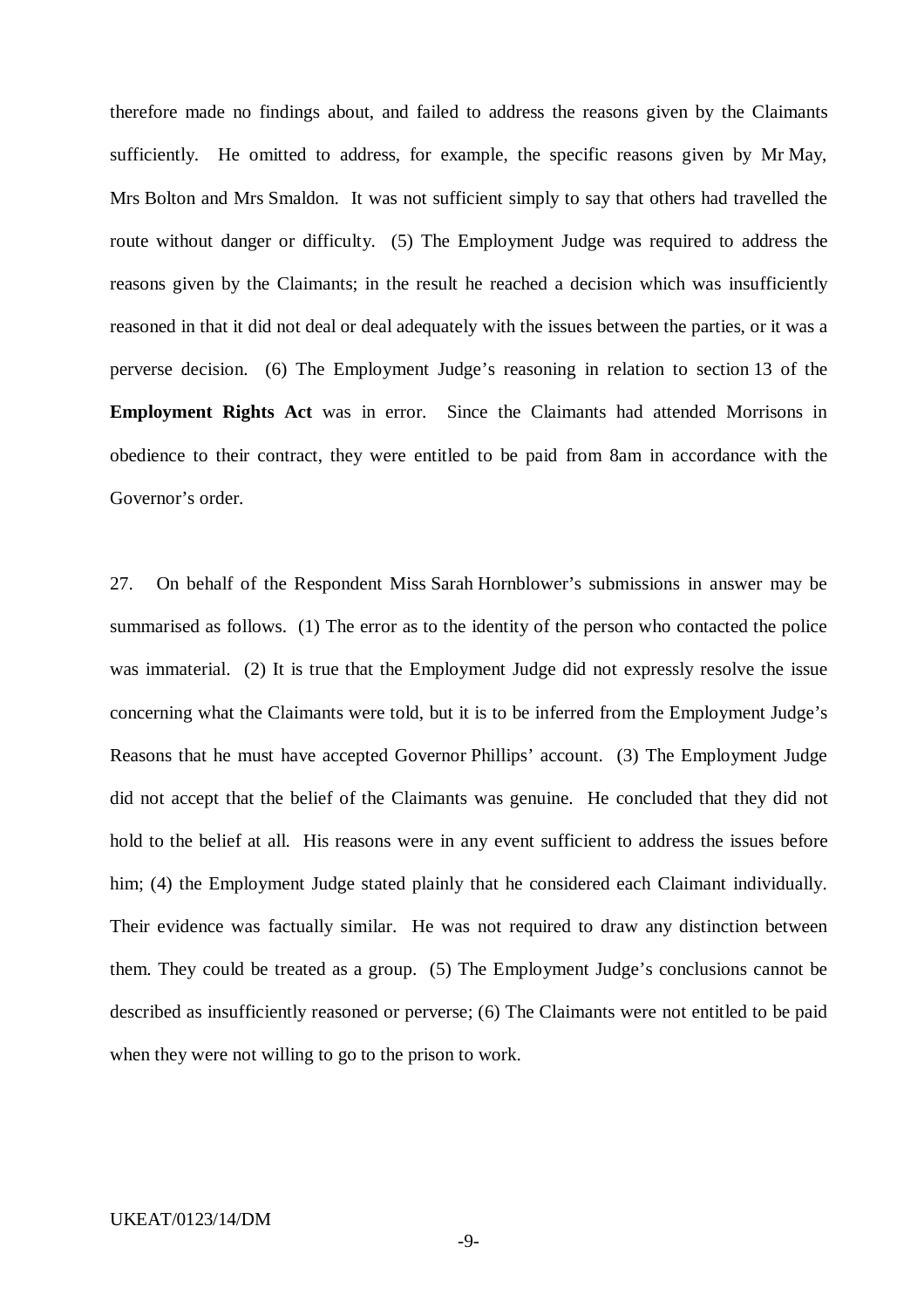28. I asked Counsel to address me as to the legal context and effect of the "road closed" sign. I was referred to statutory provisions which authorise the erection of road signs and potentially make it a criminal offence to disobey the road sign. Neither below nor on appeal was it established precisely what power had been exercised.

#### **Discussion and Conclusions**

29. As I turn to the various grounds of appeal, I emphasise that the Appeal Tribunal hears appeals only on questions of law (see section 21(1) of the **Employment Tribunals Act 1996**. In a case such as this the Appeal Tribunal is concerned to see whether the Employment Tribunal has applied correct legal principles, given sufficient reasons to explain to the parties and an appellate court how it decided the issues, and reached findings and conclusions which are supportable, that is to say not perverse if the correct legal principles are applied. A finding or conclusion is perverse if and only if it is one to which no reasonable Tribunal, on a proper appreciation of the evidence and the law, could have come. The Appeal Tribunal's role is, therefore, limited.

30. An Employment Tribunal's obligation to give reasons for its Judgment was discussed in **Meek v City of Birmingham DC** [1987] IRLR 250 where Bingham LJ stated that, although Tribunals are not required to create "an elaborate formalistic product of refined legal draftmanship", their reasons should contain:

> **"...an outline of the story which has given rise to the complaint and a summary of the Tribunal's basic factual conclusions and a statement of the reasons which have led them to reach the conclusion which they do on those basic facts. The parties are entitled to be told why they have won or lost. There should be sufficient account of the facts and of the reasoning to**  enable the EAT or, on further appeal, this court to see whether any question of law arises.<sup>"</sup>

31. It is convenient to begin with the legislation. I will first say a word about section  $44(1)(c)$ . The test posed by section  $44(1)(c)$  is significantly different from that posed by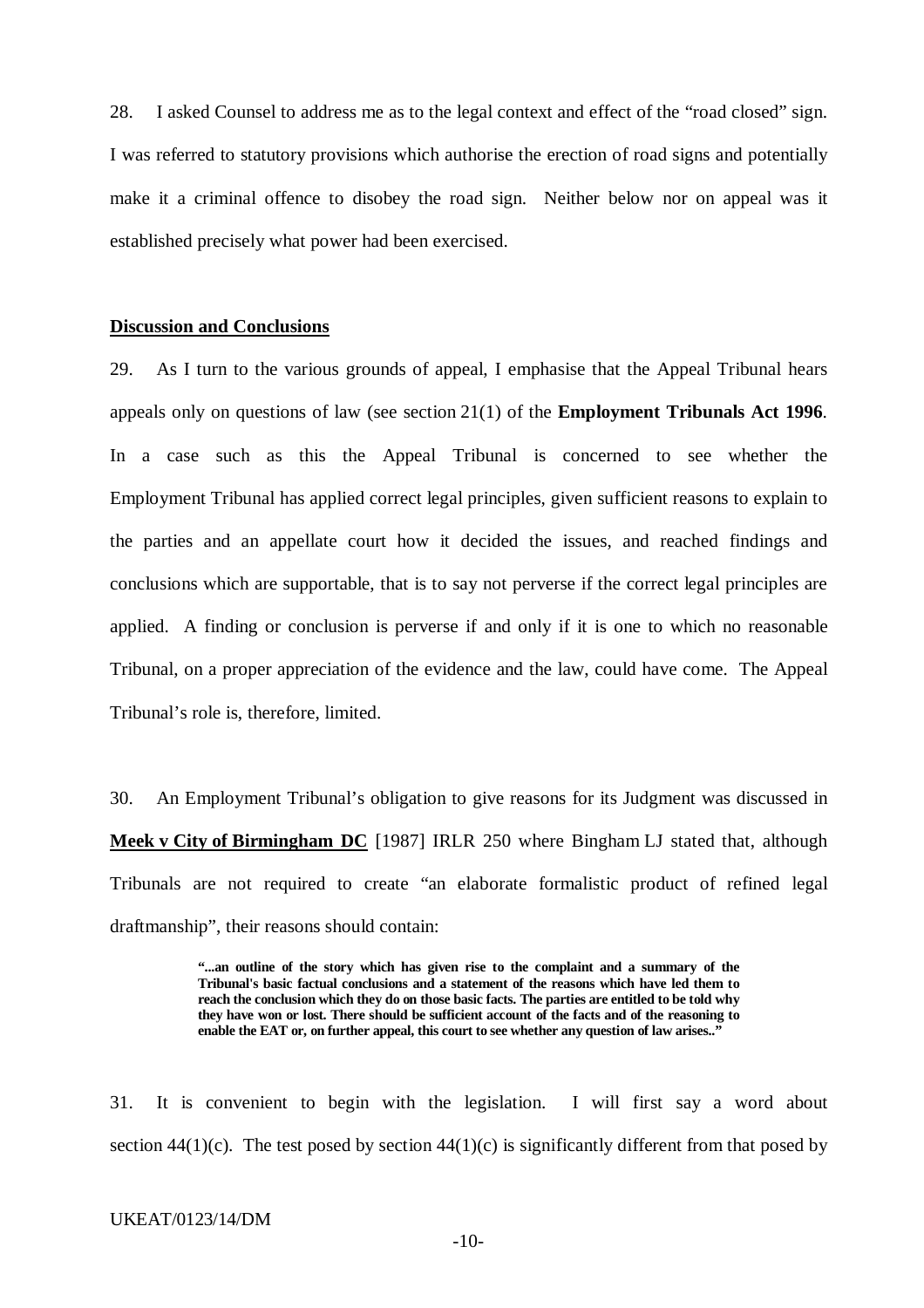section  $44(1)(d)$  and (e). The requirement is a belief in circumstances which were harmful or even potentially harmful to health or safety. There is no requirement of a reasonable belief in circumstances of danger which are serious and imminent. The Employment Judge mentioned section 44(1)(c) at the outset of his Reasons, but it was not the test he applied. He did not explain why there was any further reference to the test, and this was originally a ground of appeal. Mr Cunnington did not pursue that ground of appeal, and he was plainly right not to do so. Section 44(1)(c) was not engaged in the circumstances of this case. Its function within the legislation is quite different to that of section  $44(1)(d)$  and (e). Section  $44(1)(c)$  is to do with drawing safety matters to the attention of an employer. The Respondent declined to pay the Claimants because they would not get on board prison transport and go to the prison to work. The Claimants did not lose their day's pay for drawing any circumstances to the attention of the Respondent. They lost it for refusing to go to the prison to work. The Employment Judge therefore did not need to address the test in section 44(1)(c).

32. Section 44(1)(d) and (e) were at the heart of the case below or on appeal. Both were in issue: depending on precise findings of fact either might have been applicable. Two elements are common to the subparagraphs. Firstly, there must be "circumstances of danger". Secondly, the employee must reasonably believe the circumstances of danger to be serious and imminent. I do not think the Employment Judge quite posed the question correctly when he said the question was whether the Claimants had a reasonable belief that there were circumstances of danger which were believed to be serious and imminent, but I do not think it matters in this case. The Claimants were being asked to go on a road which the police or Highway Authority had closed in snowy conditions. There were circumstances of danger. The question was whether the Claimants reasonably believed them to be serious and imminent.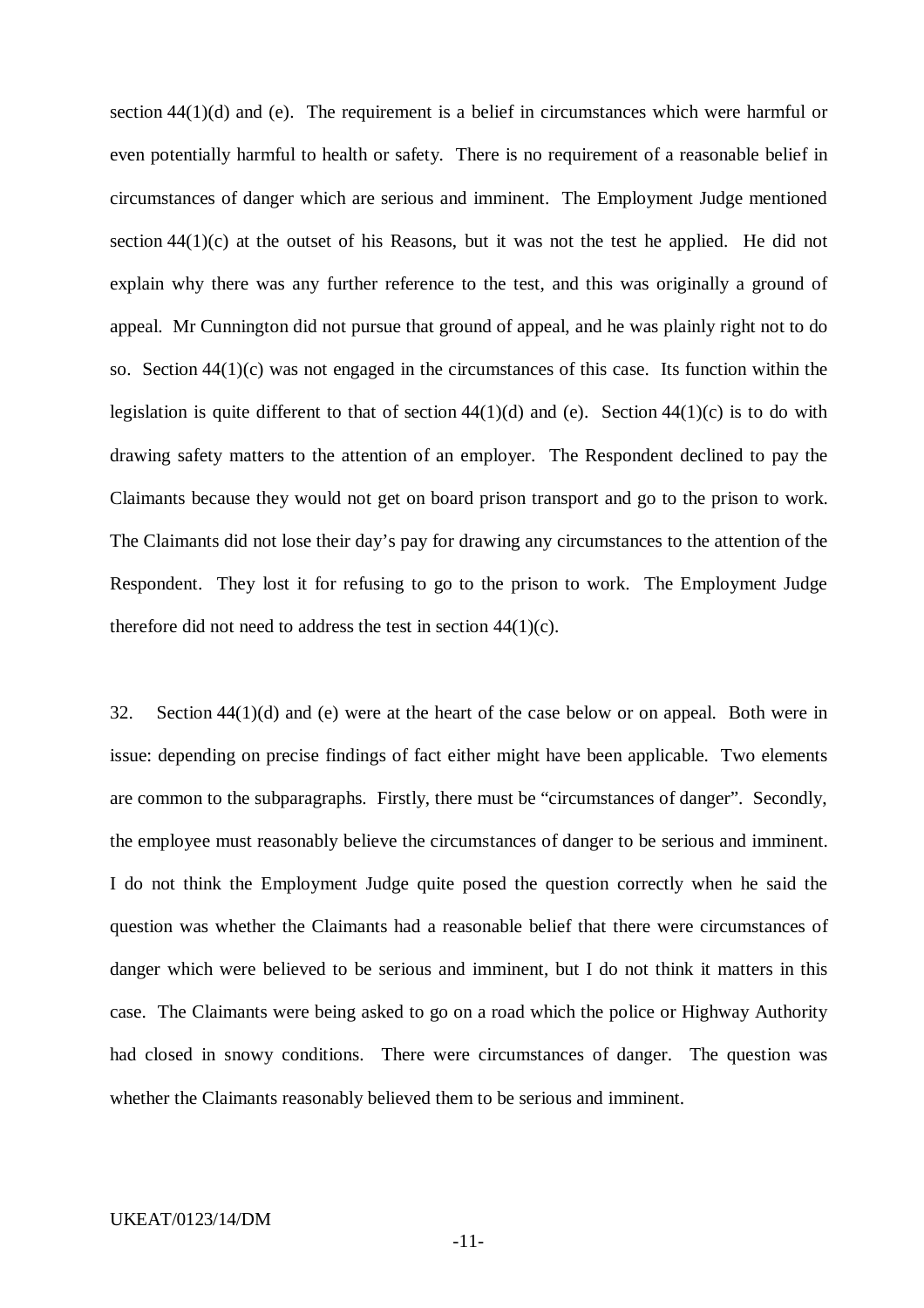33. Answering this question required the Employment Judge to make findings as to what each Claimant actually believed, to decide whether that added up to a belief that there were circumstances of danger which were serious and imminent and to decide whether that belief was reasonable. The Employment Judge elided those questions to the point where Counsel were not even agreed, and it is by no means plain from his Reasons whether he found the stated beliefs of each Claimant to be genuinely held. I think he probably did, because he appears to have rejected the argument that the Claimants were motivated by a desire to put pressure on the prison to provide overnight accommodation. But it is not as clear as it could be.

34. I have reached the conclusion that the Employment Judge has not provided sufficient reasons for his Judgment.

35. Firstly, I accept the submission which was made to me by both Counsel, namely that there was a dispute below, on what was regarded on both sides as an important issue, as to what the Claimants were told concerning the closed road. If the Claimants were indeed told that the prison had contacted the police control centre and that the police had confirmed that the 4x4 prison vehicles might use the road, it would be very difficult indeed for the Claimants to maintain that they had a reasonable belief in serious danger. If on the other hand, the Claimants were told only that the Highway Authority said the road closure was advisory, the position is rather different. They would be entitled to ask on what basis the prison transport vehicles were ignoring the advice of the authorities encapsulated in the "road closed" sign. The issue was not resolved by the Employment Judge. I do not accept Miss Hornblower's argument that a conclusion on this issue is in some way implicit in the Employment Judge's reasoning. His reasoning took a very different line.

-12-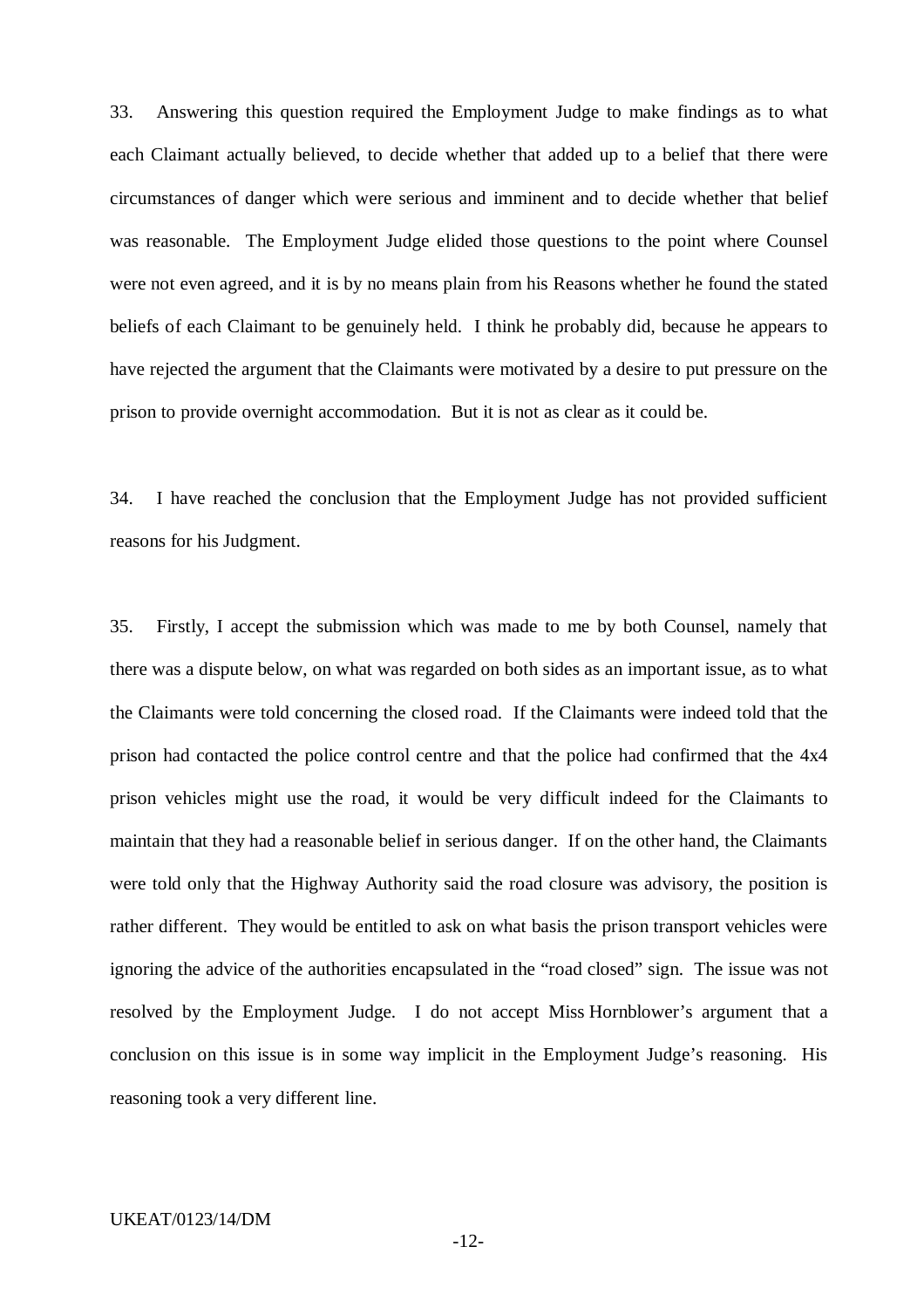36. Secondly, I accept the submission that the Employment Judge, although saying that he must consider each case individually, did not do so. This is, to my mind, plain from the passages of evidence which I have already quoted in this Judgment. The Employment Judge said, globally, that colleagues had made the same journey without difficulty or danger. But some Claimants were saying specifically that they had been told that there was difficulty or danger. There are no findings as to whether their evidence was truthful or what the Employment Judge made of it.

37. Thirdly, I accept the submission that it was insufficient to reason, as the Employment Judge did, that because some colleagues had made the same journey "without difficulty or danger" it "did not lie in the mouths" of the Claimants to say that they had the requisite reasonable belief. This depends on what the Claimants were told or knew about the condition, a question on which there is evidence with which the Employment Judge did not deal. It does not follow that, because no accident had happened, on a relatively small number of journeys, there was no risk.

38. I should mention the Employment Judge's error concerning Mr Bolton. This was an unfortunate mistake. It is difficult for me to evaluate whether it had any real consequences. Miss Hornblower said it did not, since a different governor made the call. Mr Cunnington says it did because the other governor, Governor Mountford, was shown to have gone on his rounds without communicating with the Governors at the car park. I do not think I would have allowed the appeal on this ground alone, but it tends to highlight the fact that the Employment Judge did not determine an issue which was regarded as of real importance on both sides.

#### UKEAT/0123/14/DM